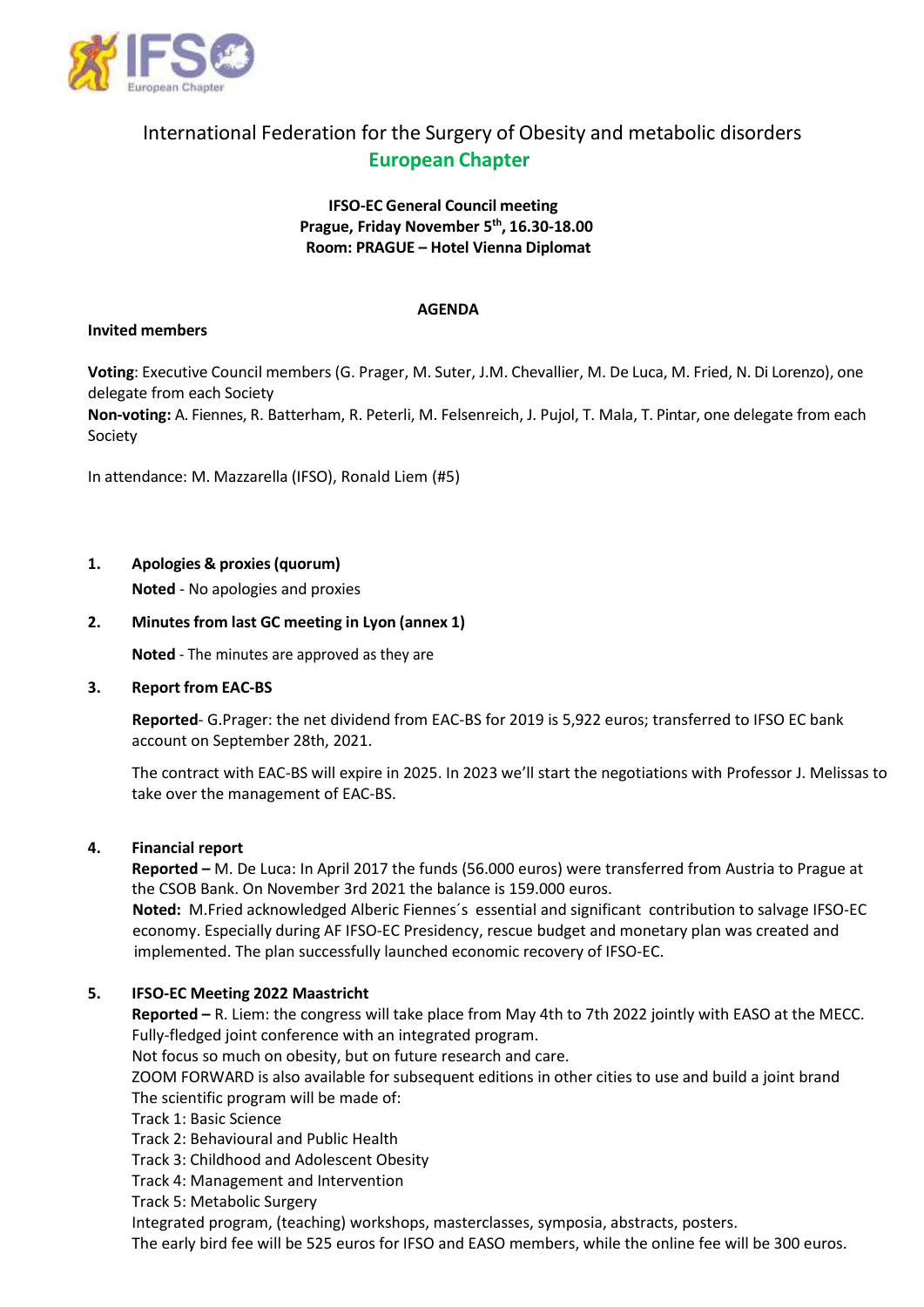The abstracts submission will close on January 14th 2022. Abstracts reviewers should be invited from both sides not only local members, all members of the IFSO EC Executive Council.

### **6. Future collaboration with EASO after 2022**

**Noted** – G. Prager: the next joint meeting could be in 2026. In the meantime, we will exchange sessions reciprocally at our future meetings: i.e. EASO sessions at IFSO EC Meetings and IFSO EC sessions at EASO meetings.

We plan to set up a joint committee to produce recommendations for physicians on BMS.

### **7. IFSO-EC Symposium 2023, Zurich**

**Noted –** G. Prager**:** the IFSO EC Symposium is confirmed to be held in Zurich on May 4-6, 2023 under the Presidency of Ralph Peterli.

#### **8. IFSO-EC Meeting 2024 – received bids: Vienna, Reykjavik**

**Noted –** G. Prager: The two bids have been examined carefully by the PCO and by the Executive Council. All in favor of Vienna as location of the next IFSO EC Meeting in 2024.

#### **9. Committees' reports**

#### **Scientific Committee**

**Reported**- G. Prager: R. Batterham is leaving the role of Co-Chair of the Scientific Committee, and will be replaced by M. De Luca. R. Peterli will stay as Chair. Prof. Batterham will be invited to stay on the committee as member. New members will be included in the near future.

#### **C&D Committee**

**Reported –** J. Pujol**:** During these hard months of the pandemic, with the impossibility of organizing face-to-face events, IFSO-EC focused its activity through digital events and its E-learning platform by: Virtual IFSO-EC Congress (Dec. 2020), Enriching the video-share platform, Organizing live-streamed webinars.

In the video gallery there are currently 27 educational videos of surgical techniques classified according to their subject matter.

The platform will soon be enriched by adding new videos from the past virtual IFSO-EC congress in December 2020 and the current congress 2021.

Nine webinars have been done so far and 3 more are planned for 2022: The role of malabsorption, SADI-S vs BPDDS, How sensors and wearables can facilitate the follow-up, Assessing the value of E-Health.

Efforts have been made to involve as many European countries as possible.

Speakers from 16 different countries participated.

A mean of 368 registrations/webinar and a mean of 171 attendees/webinar.

Next steps: Review and update the web content - Platform design and innovation - Web positioning and promotion. Training programs: Seek partnerships between IFSO-EC and companies that are running scientific training programs in order to achieve scholarships for our members and at the same time economic benefits for the society.

#### **MNAG report**

**Reported –** T.Pintar**:** 

1) A poster dedicated to bariatric surgery emergencies was produced and presented by R. Liem at IFSO EC in Maastricht. The poster was sponsored by a grant of J&J.

The group supported the poster preparation. The poster will be translated and with minor corrections will be discussed in the MNAG group before final approval. Also, the poster will be released in Obesity Facts, presented to World Society of Emergency Surgery (WSES) and included in IFSO-EC website.

The poster is divided into current states in the early and late postoperative period. A point-to-point discussion in the proposed poster, taking into account the proposed choice of diagnostic tests and clinical signs.

The poster will be translated in other languages and distributed in operating theatres.

2) The use of new emerging surgical and endoscopic procedures needs to be regulated. Until now we do not have a pathway how to deal with new procedures (i.e. Need for Ethic Committee approval, putting the results in a registry, monitoring etc.).

IFSO-EC will prepare guidelines for new procedures and the minimal requirements for new surgical and combined nonsurgical techniques.

MNAG members strongly support the preparation of these guidelines and will be asked to participate and delegate